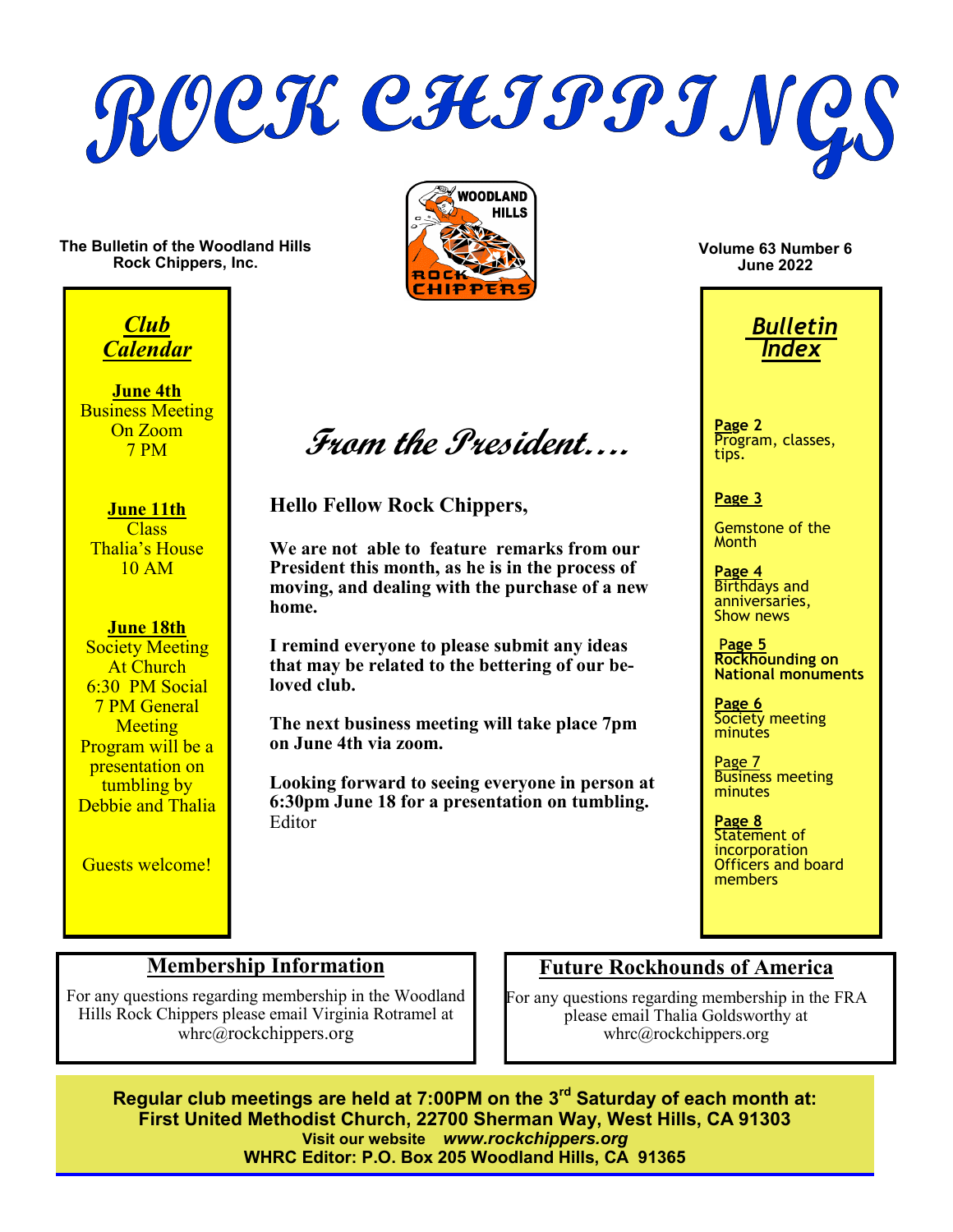# **SOCIETY MEETING PROGRAM**

**Program for June 18th Tumbling: Presentation by Debbie and Thalia**

# **CLASSES**

Our May class was a successful one for all attendees. Their completed bracelets are in the photo on the left. An additional project using left-over materials inspired Shanna to create a pendant using the same pattern.

Our next class will be on June 11, 10AM at Thalia's. The project is a sun catcher. We will be using medium size transparent chips, 18ga and 26ga round wires. Tools needed are the usual wire wrapping pliers and cutter. This project may not be finished in this class. If not, we will continue in July. **Class fee is \$5.00.** The sun catcher is a design from Kathy Nelson, a former WHRC member.

DEBURRING A HOLE

When you drill a hole, there's always a burr produced on the underside of the metal. We all have our ways of removing them - typically by filing or sanding the area smooth. But doing it this way will put scratches on your piece that will have to be polished off.

A quick way to remove the burr is to grab a drill that's two or three times larger than your hole. Simply twist it in the hole to cut off the burr. I usually do this twisting by hand, but if you have many holes to do, it's easier on your fingers to put the drill into a holder like a pin vice.

#### CLEANING STEEL SHOT

Steel shot in a vibratory or rotary tumbler works great to burnish and shine your finished silver pieces. But a common problem is how keep the shot clean. Carbon steel shot can get rusty if exposed to the air, and even stainless steel shot can sometimes develop a blackish coating that's hard to remove.

My solution of choice to clean the shot is Classic Coke. Just pour an ounce or two over the shot and let the tumbler run for an hour or so. A bad case might require a second cleaning. Some folks like to let the bubbles in the Coke dissipate before using it so that gas pressure doesn't build up in the tumbler barrel. I've heard that it's the phosphoric acid in Coke that does the trick.

While you're waiting for the shot to clean up, just settle back and enjoy the rest of the Coke.

Amazon at http://amazon.com/author/bradfordsmith





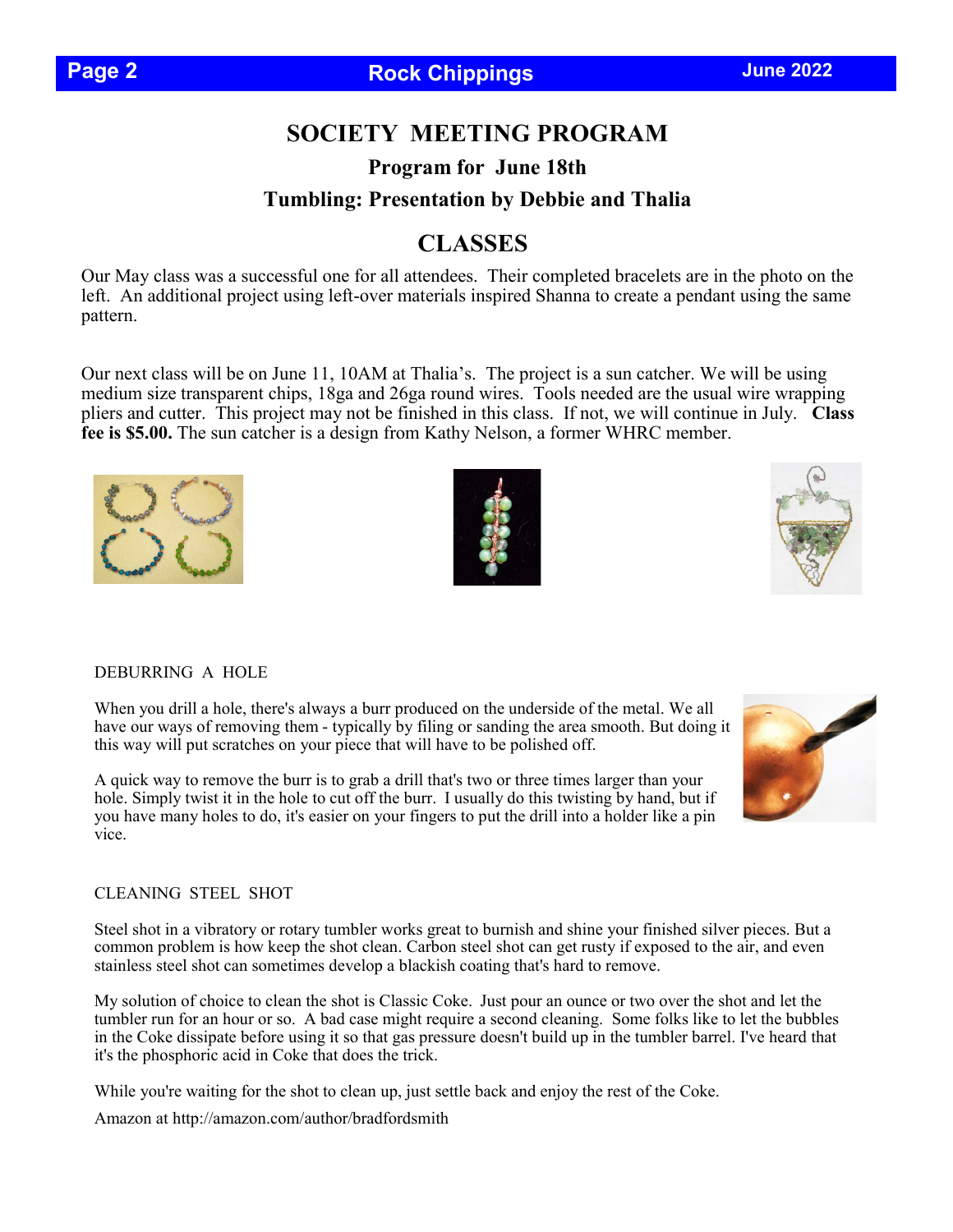# **The June birthstones are pearl, alexandrite and moonstone.**

Pearls are organic gems that grow inside the tissue of a living saltwater or freshwater mollusk (either an oyster or a mussel). Natural pearls form when the mollusk secretes a substance called nacre around an irritant such as a piece of sand or a parasite that has invaded its shell. Cultured pearls are a product of human intervention. Technicians implant a piece of mantle tissue alone (common for freshwater cultured pearls) or with a mother-of-pearl shell bead (all saltwater) into a host mollusk. The mollusk covers the irritant with nacre, just like a natural pearl. Cultured pearls are raised in pearl farms – saltwater or freshwater operations where the mollusks are cleaned, protected from predators and eventually harvested. Thousands of years of pearl fishing have decimated the natural pearl beds, so cultured pearls account for the vast majority of pearl sales today. These cultured pearl birthstones come in a dazzling array of sizes, colors and shapes.

Moonstone is the best-known gem of the feldspar group of minerals. It is renowned for its adularescence, the light that appears to billow across a gemstone, giving it a special glow. The finest moonstones show a blue sheen against a colorless background. This June birthstone has been associated with both the Roman and Greek lunar deities. Hindu mythology claims that it is made of solidified moonbeams. Moonstone is often associated with love, passion and fertility; it is believed to bring great luck.

Alexandrite is the rare variety of the mineral chrysoberyl that changes color in different lighting. Most prized are those alexandrite birthstones that show a vivid green to bluish green in daylight or fluorescent light, and an intense red to purplish red in incandescent light. Major alexandrite deposits were first discovered in 1830 in Russia's Ural Mountains. The gem was named after the young Alexander II (1818–1881), heir apparent to the throne. Alexandrite caught the country's attention because its red and green colors mirrored the national military colors of imperial Russia.

Excerpts from GIA web site: www.gia.edu/birthstones/june-birthstones



**COURTESY: D HUMPHREY (RIGHT)**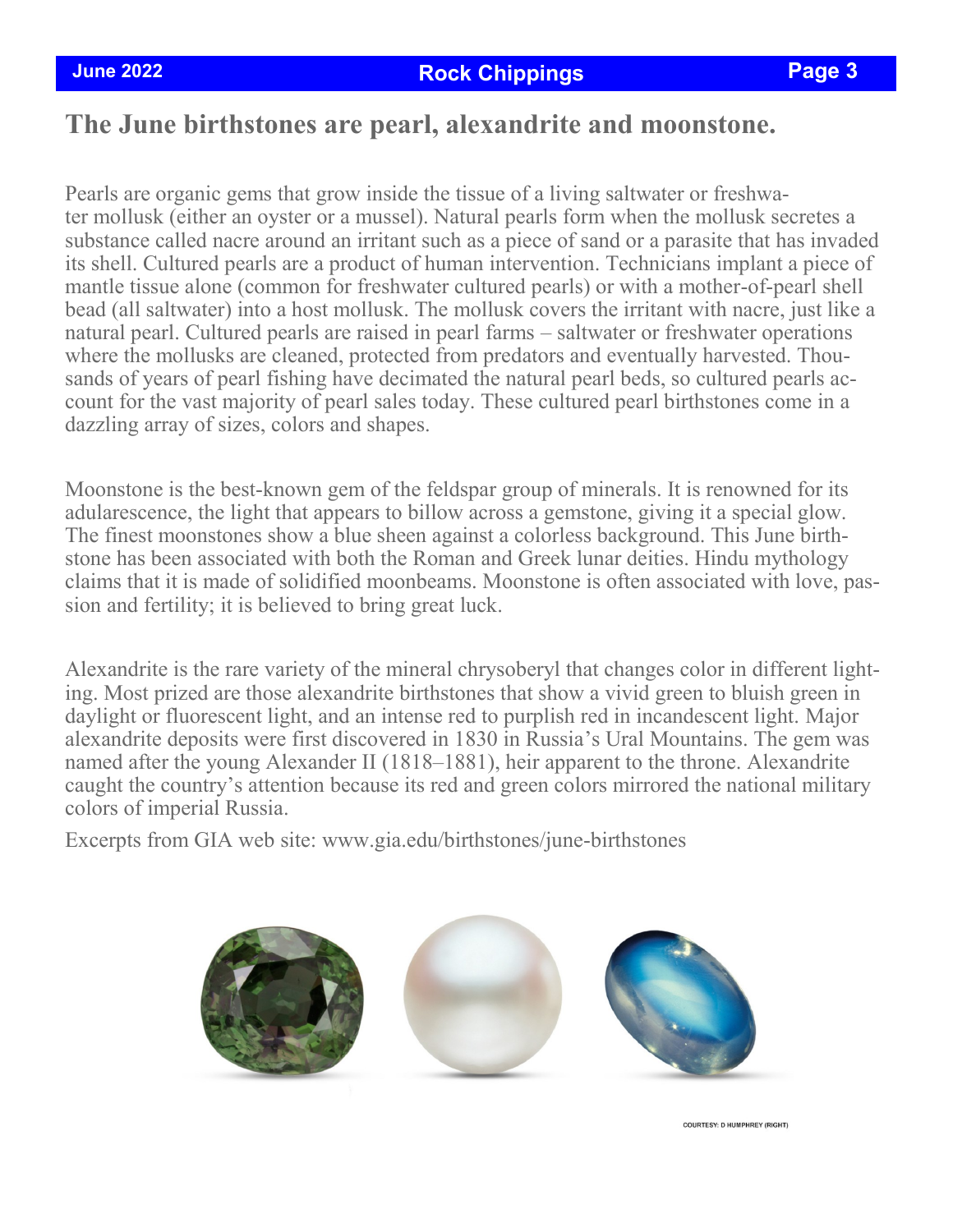

## **SHOW NEWS**

There has been some progress in the planning for our show.

I have a count on the tables needed by size. This allows for lay-out of the tables for the quantity a vendor wants/needs.

Many of the vendors we have had in the past shows were contacted. Responses back regarding participation in this show were received with resounding enthusiasm. IF we do not have any further participants we will still have enough for a small show.

What will be needed for future planning will be the lay-out of the vendors in the Fellowship Hall. One of the requirements will be how many Display Cases will be needed. Also, the craft table, FRA and the "Guess How Many Are In The Jar" game.

Raffle tickets need to be printed and members need to be getting prizes ready for that. IF we get prizes early pictures can be taken and help sales early on.

I know October seems a long way off, but, there is much to be done. And the more positive information we have the easier it is for publicity to tout. Customers are our goal and selling Raffle tickets to them.

Virginia Asst. Show Chair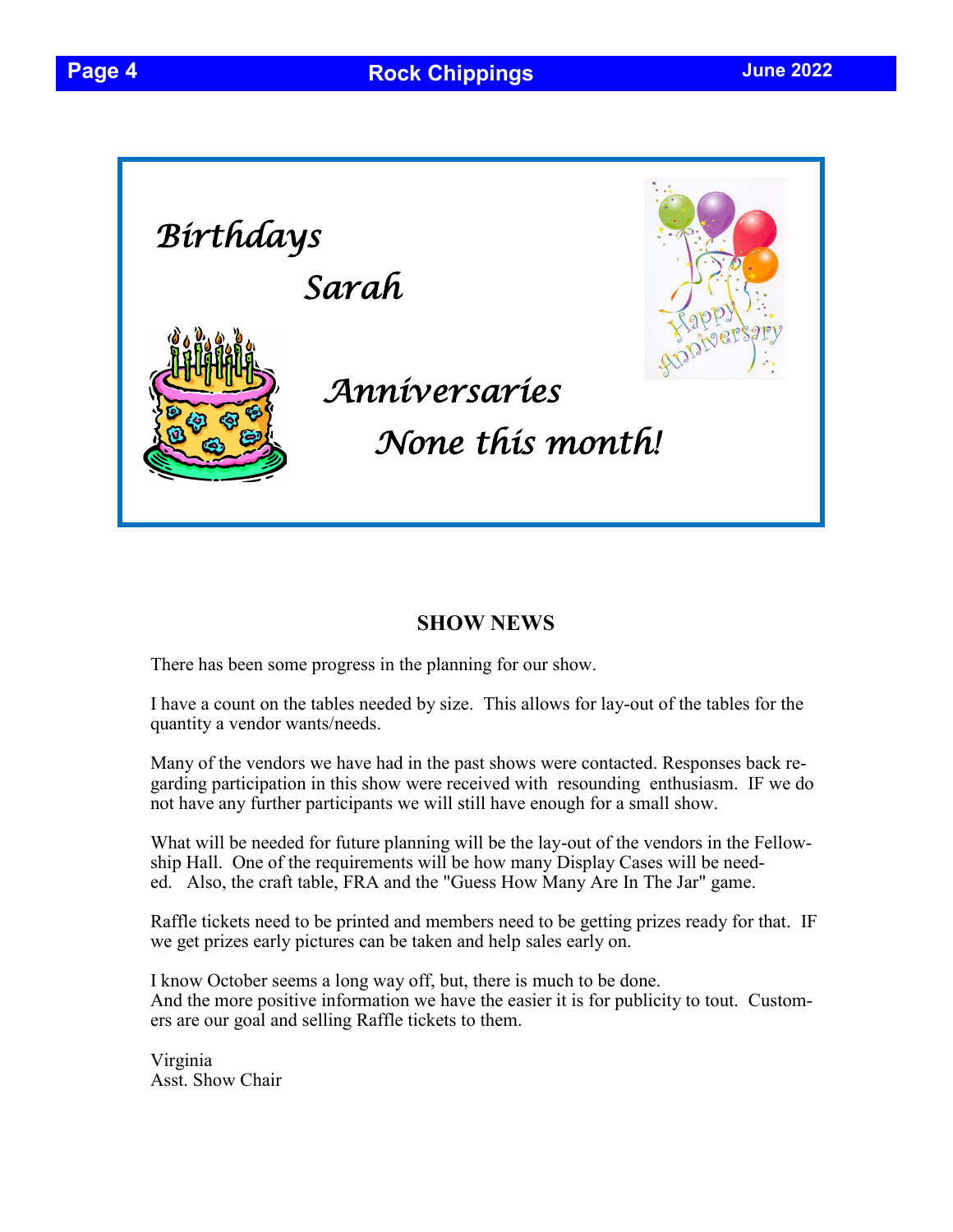#### .**AFMS HISTORIAN**

An American First,Rockhounding & Fossil Collecting In a National Monument

by Jennifer Haley

 Rockhounding and fossil collecting, as you know, is not allowed in the United States national monuments. However, when the BLM initial planning process began for the Mojave Trails National Monument in California, Rockhounds got involved. Rockhounds were very aware this was their one and only chance to possibly keep their collecting sites accessible within the new monument.

 Rockhounds showed up, got involved and stayed involved during the initial planning process. Rockhounds learned how to submit public comments in the articulate way BLM management needed them presented, so the comments could be included in the official planning. Rockhounds submitted more public comments than any other organization or category of individuals involved in the planning process.

 This was and is, amazing feedback for all Rockhounds. Many thought their aspirations too high a hill to even try to climb. Many thought the environmental groups already had the BLM planning "in the bag," given the amount of lobbying money and attorneys they have at their use. Others leaned on their hope, hoping they could still collect in one of their favorite collecting areas for more than 100 years. Rockhounds realizing last chances can be huge opportunities for success, worked together with American Lands Access, their societies, federation, the AFMS and the BLM. Rockhounds realized entitlement wouldn't get them anywhere, but doing good work and working together would.

 What's up next? Although rockhounding and fossil collecting is currently allowed in the Mojave Trails National Monument, the next phase of planning the monument is coming up this year. Rockhounds will be showing up, getting involved and staying involved again.

 History is alive, always adding to its growth rings, as the future becomes our present and then our past. It will be up to Rockhounds to decide what our future will be. What Rockhounds have accomplished so far in the planning of the Mojave Trails National Monument, is monumental. If Rockhounds succeed in their efforts, and create rockhounding being approved in the final phase of the monument, it will be a major breakthrough for Recreational Rockhounding's future.

For more information about the monument:

Watch the [Rockhounding in the Mojave Trails National Monument](https://youtu.be/CRLWh_Vzn94) video.

[Mojave Trails National Monument | Bureau of Land Management \(blm.gov\)](https://www.blm.gov/programs/national-conservation-lands/california/mojave-trails-national-monument)

Additional information on the [Marble Mountains trilobite fossils.](https://www.blm.gov/sites/blm.gov/files/uploads/NLCS_CA_Mojave-TrailsNM_Marble-Mountains-trilobite-fossil-colection.pdf)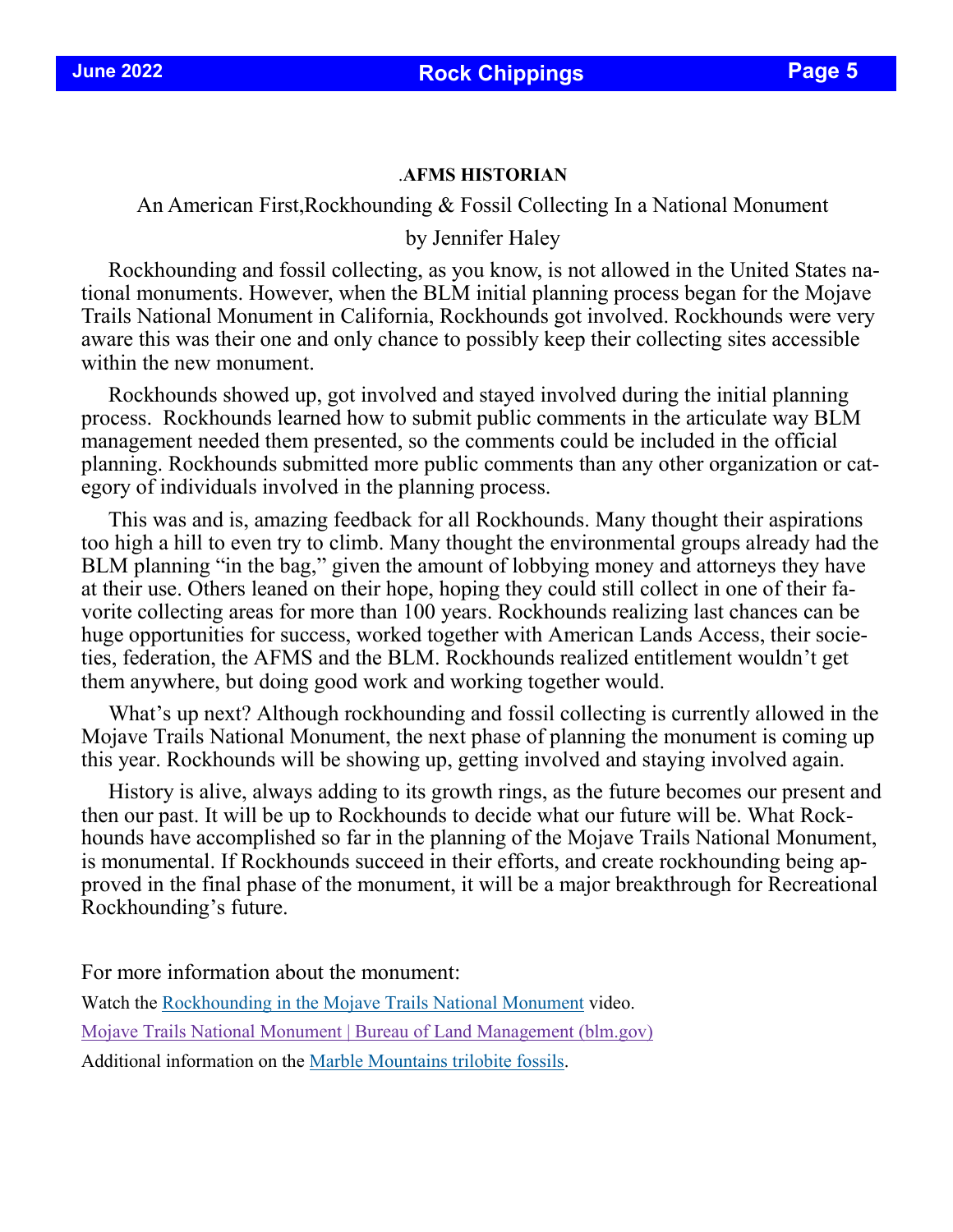# *WHRC Society Meeting Minutes*

*Time:* 7:19pm *Location:* First United Methodist Church *Date:* May 21, 2022

*Call to Order:* Sagi *Correction or Approval of Minutes:* No Corrections *Old Business:* Thalia needs a digital copy of the by-laws. A copy needs to go to the members. *Report of Treasurer - Barbara:* We are good right now. *Auditor - Virginia:* The books are in fine order. *Bulletin/Publisher – Thalia/John:* Send in articles by the 25<sup>Th</sup>

*Classes/Workshops Thalia:* Good class all finished the bracelets! Shanna and Thalia made matching pendant, Debbie made earrings. The June Class is a sun-catcher. Details to follow in bulletin *Corporate Administrator - Debbie:* All taxes/filings up to date.

*Courtesy/Hospitality - Lillian:* Up to date.

*Display/Education/Community Outreach - Thalia: Bradbury's will set up case at Culver City Show in July.*  Thalia will contact library for display before our show. We did not show our display at the CFMS show in Lancaster, issues with sizing, liners, and risers.

*Federation Director:* We are in need of a volunteer Federation Director. Maureen did CFMS show in Maywill get a report in the bulletin, but mentioned how important to keep up tax filings as is hard to get reinstated.

*Field Trips:* Paty suggested Culver City show on July  $16^{TH}$  as a field trip, contact Paty for more info *FRA - Thalia:* We are not meeting at the moment.

*Historian - Gene:* Nothing to report.

*Insurance - Debbie:* The Hartford bill just arrived will mail check this week.

*Librarian - Shanna:* No new donations, we have books to check-out.

*Membership - Virginia:* Roster corrections handed out, no new members

*Programs:* Tonight: Silent Auction June an in-person program on tumbling by Debbie and Thalia.

*Show Chairman - Sagi/Virginia:* Many positions still need to be filled contact Virginia, Still working out the details. Will need both hourly (around \$5.00+) and raffle prizes (should be\$20-\$25) in value, items for the country store and gem jar guess items. Looks like will have a consignment table those wishing to sell please contact Virginia. Publicity for show: suggested Mining Journal, rock & gem, CFMS bulletin. Would like to get pictures of prizes for raffle on website as they come in.

*Ways and Means:* Silent Auction/ no raffle tonight. Tonight noticed that trailer lite has been stolen, John to look for a replacement as cannot drive trailer without it. Will need volunteer to install.

*Webmaster - John:* Everything is good and up to date

*New Business:* Paty has two DVDs for possible programs for the future, Shanna suggested giving to her early to view, at this time due to internet we cannot do an in person and zoom meeting. Some commented did not want to drive to see a DVD.

*Meeting adjourned:* 7:50 followed by silent auction

**Debbie Hirlinger**

*Secretary, Pro-tem*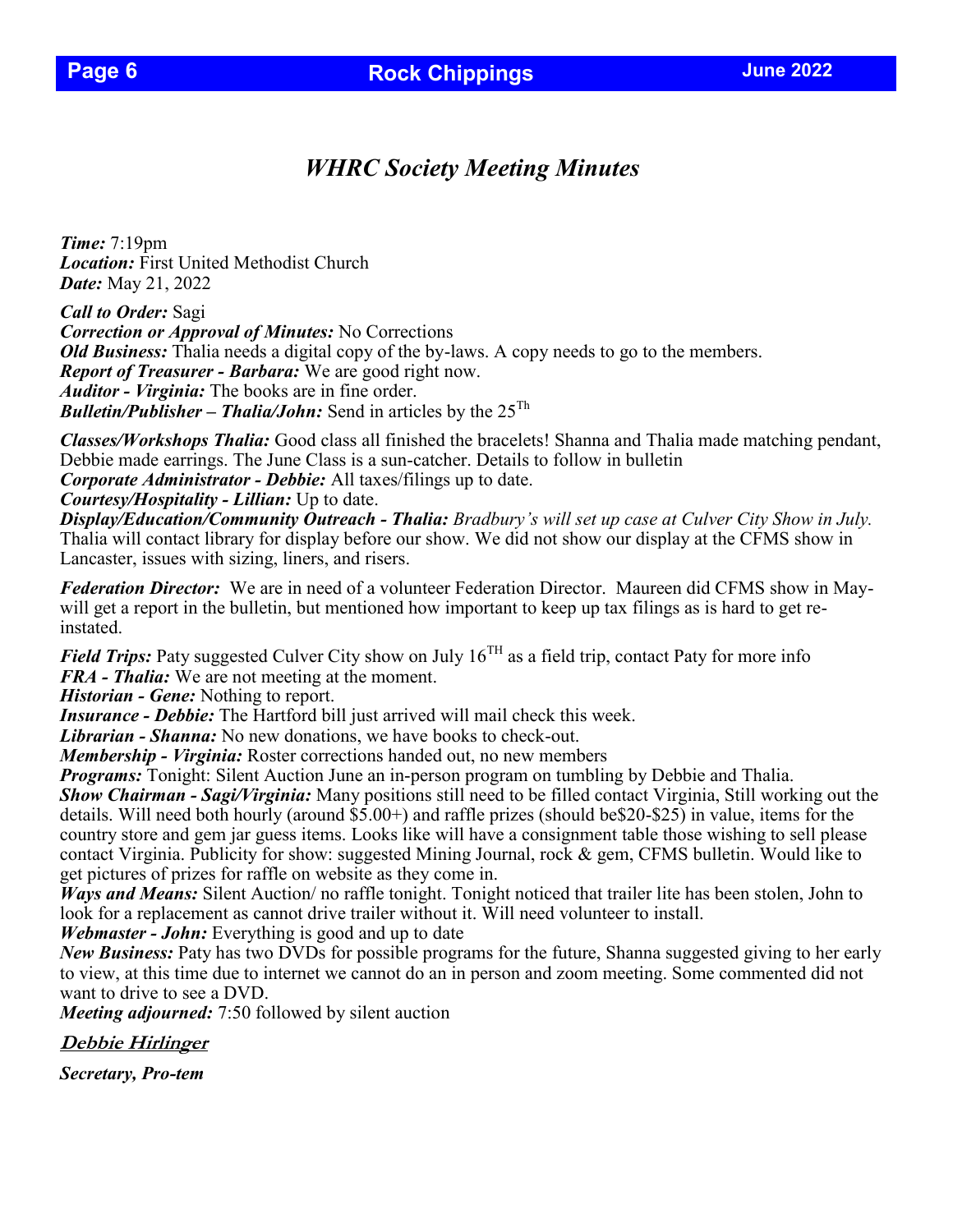**June 2022 Rock Chippings Page 7** 

## **WHRC Business Meeting Minutes**

*Time:* 7:03 P.M. *Location:* Zoom *Date:* May 7, 2022



*Call to Order:* Sagi *Quorum:* Yes

*Correction or Approval of Minutes:* No corrections to minutes. They are approved per Debbie. *Old Business:* Debbie sent an email regarding the BLM meeting discussing the Mohave Monument. Debbie attended the meeting and they didn't answer any specific questions. About 30-40 people on the zoom call are rockhounds.

*Report of Treasurer - Barbara:* We are in the black. The church is reducing the rent by \$ 90 since we aren't using the kitchen for the meeting. Sagi had a conversation with Mary about the kitchen. *Auditor - Virginia:* Not present.

*Bulletin/Publisher - John:* Nothing new to report.

*Classes/Workshops Thalia:* May – Finish the Bead Bracelet. June and July classes are a Sun catcher w/ Ming Tree. Please contact Thalia for more information and to sign up.

*Corporate Administrator - Debbie:* Everything is up-to-date.

*Courtesy/Hospitality - Lillian:* Cards were sent out and are up – to – date.

*Display/Education/Community Outreach - Thalia:* We are not showing the club showcase at the CFMS show.

The showcase we were borrowing had a different configuration then the liners we had. Steve offered for the club to display at the Culver City Fiesta of Gems Show on July  $16-17<sup>th</sup>$  2022 at the Veterans Auditorium, located at 4117 Overland Ave. Culver City, CA.

*Federation Director:* The 2022 CFMS Show and Convention is scheduled for May 6th, 7th & 8th, 2022 at the Antelope Valley Fairgrounds. The address is: 2551 W Avenue H, Lancaster, CA. 93536. https://cfmsinc.org/shows-2/

*Field Trips:* July  $16<sup>th</sup> - F$ iesta of Gems with the Culver City Rock & Mineral Club. Veteran's Memorial Auditorium 4117 Overland Ave Culver City, CA 90230.

*FRA - Thalia:* We aren't meeting at the moment.

*Historian - Gene:* Nothing to report.

*Insurance - Debbie:* Everything is current.

*Librarian - Shanna:* Nothing to report.

*New Business:* Doreen and Sagi are moving to Murrieta. We are keeping the status quo for now. *Membership - Virginia:* Not present.

*Programs:* The Program will start at 7pm. In-person meeting Silent Auction scheduled May 21<sup>st</sup>. The program for June  $18^{th}$  is pending: Rock Tumbling / Carving on Rock.

*Show Chairman - Sagi/Virginia:* Nothing to report.

*Ways and Means:* Silent Auction scheduled for an outdoor meeting on May 21st.

*Webmaster - John:* Everything is good.

**Patricia Mejorado**

*Secretary, Board of Directors*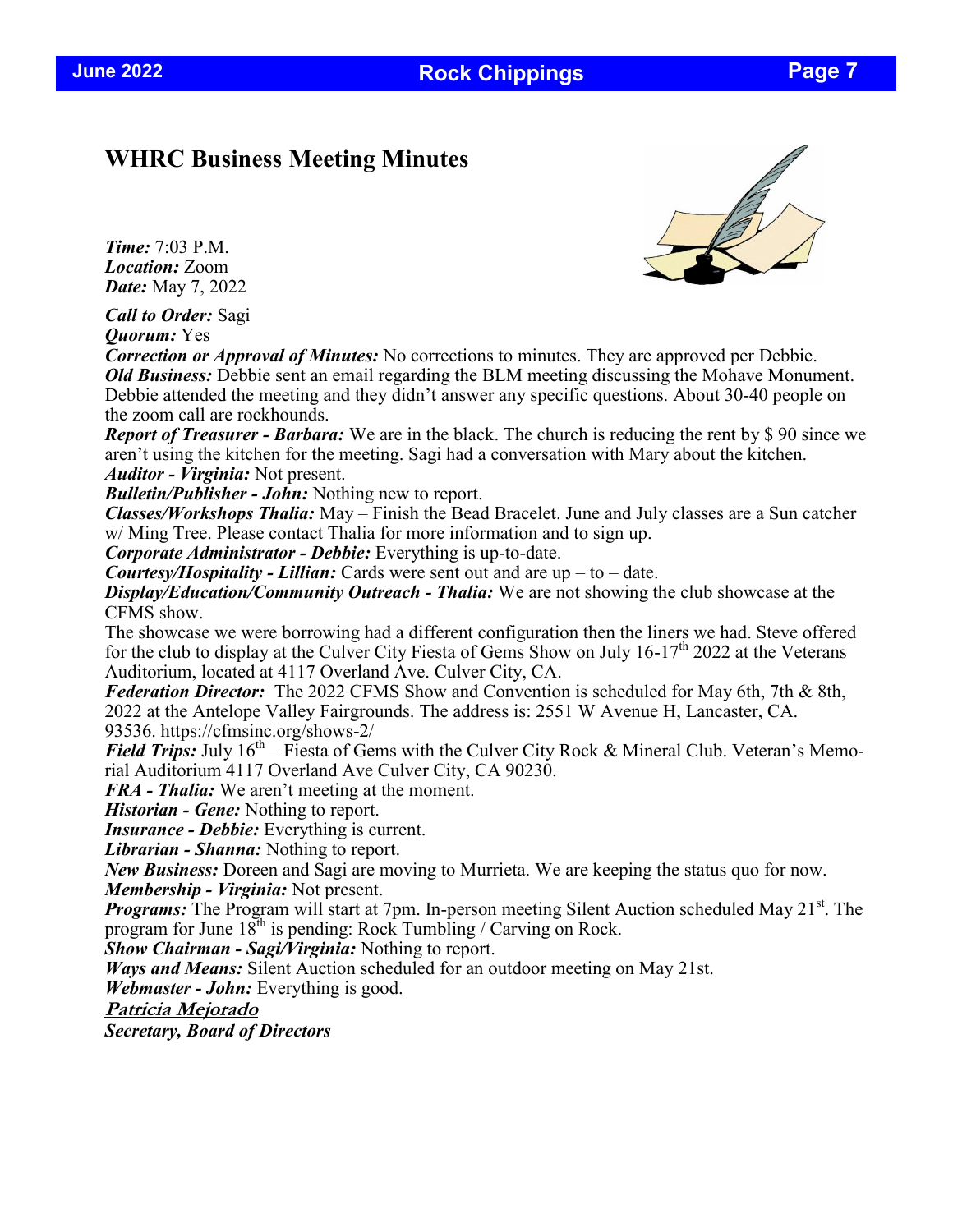# **Page 8**

# **Rock Chippings June 2022**



WOODLAND

**IPPERS** 

**HILLS** 

Our organization, a non-profit corporation, was formed for educational and instructive purposes: to foster collection and study of minerals, to disseminate knowledge about them, to sponsor field trips to find them, to encourage the use of them in lapidary and faceting studies, etc. And to have one whale of a good time doing those things with all of our friends.

**Woodland Hills Rock Chippers, Incorporated**

Regular meetings are held on the 3rd Saturday of each month at 7:00 p.m. Social time from 6:30 p.m.



Field trips are at various times throughout the month. Guests are always welcome to attend.

Membership is open to interested applicants after they have attended at least 2 Society meetings. Annual dues are due in November for the following year. Membership fees are currently \$27.50 for one adult, \$17.50 for a second adult at the same address, juniors (ages 10-18) and pebble pups (ages 4-9) \$5 each. New members pay an additional \$15 initiation fee per person. Late joining new members may have lower dues as they are prorated after mid-year.











### **Elected Officers/Directors**

President Sagi Salomon Director Bergers At Large Bergers At Large Bergers At Large Bergers At Large Bergers Be Treasurer Barbara Bradbury D Secretary Paty Mejorado Director At Large Larry Bradbury Bradbury Bradbury Bradbury Bradbury Bradbury Bradbury Corp. Adm. Debbie Hirlinger D

| Sagi Salomon     | Director At Large Gene Berwager    |                |
|------------------|------------------------------------|----------------|
| Barbara Bradbury | Director At Large Lillian Berwager |                |
| Paty Mejorado    | Director At Large Larry Bradbury   |                |
| Debbie Hirlinger | Director At Large John O'Brien     |                |
|                  | Director At Large                  | Shanna O'Brien |
|                  |                                    |                |

### **Chairpersons and Appointed Positions**

| AuditorVirginia Rotramel              |  |
|---------------------------------------|--|
| Bulletin Editor John O'Brien          |  |
| ClassesThalia Goldsworthy             |  |
| Courtesy/Hospitality Lillian Berwager |  |
|                                       |  |
| Federation DirectorGary Levitt        |  |
| Alternate Fed DirectorMaureen Levitt  |  |
| Field TripsCommittee                  |  |
| FRAThalia Goldsworthy                 |  |
| HistorianGene Berwager                |  |
| LibrarianShanna O'Brien               |  |

| Membership Virginia Rotramel     |
|----------------------------------|
| OutreachThalia Goldsworthy       |
| ParliamentarianOpen              |
| Programs Thalia Goldsworthy      |
|                                  |
| Shop  Pat Keene. Anita Niles     |
| Club Show ChairSagi Salmon       |
| Asst.Show ChairVirginia Rotramel |
| Ways and Means Virginia Rotramel |
| WebmasterJohn O'Brien            |
|                                  |



Material from Rock Chippings may be duplicated for non-commercial purposes with appropriate credits. For commercial use, individual authors must be contacted for approval. Articles lacking bylines have been generated by the Bulletin staff.